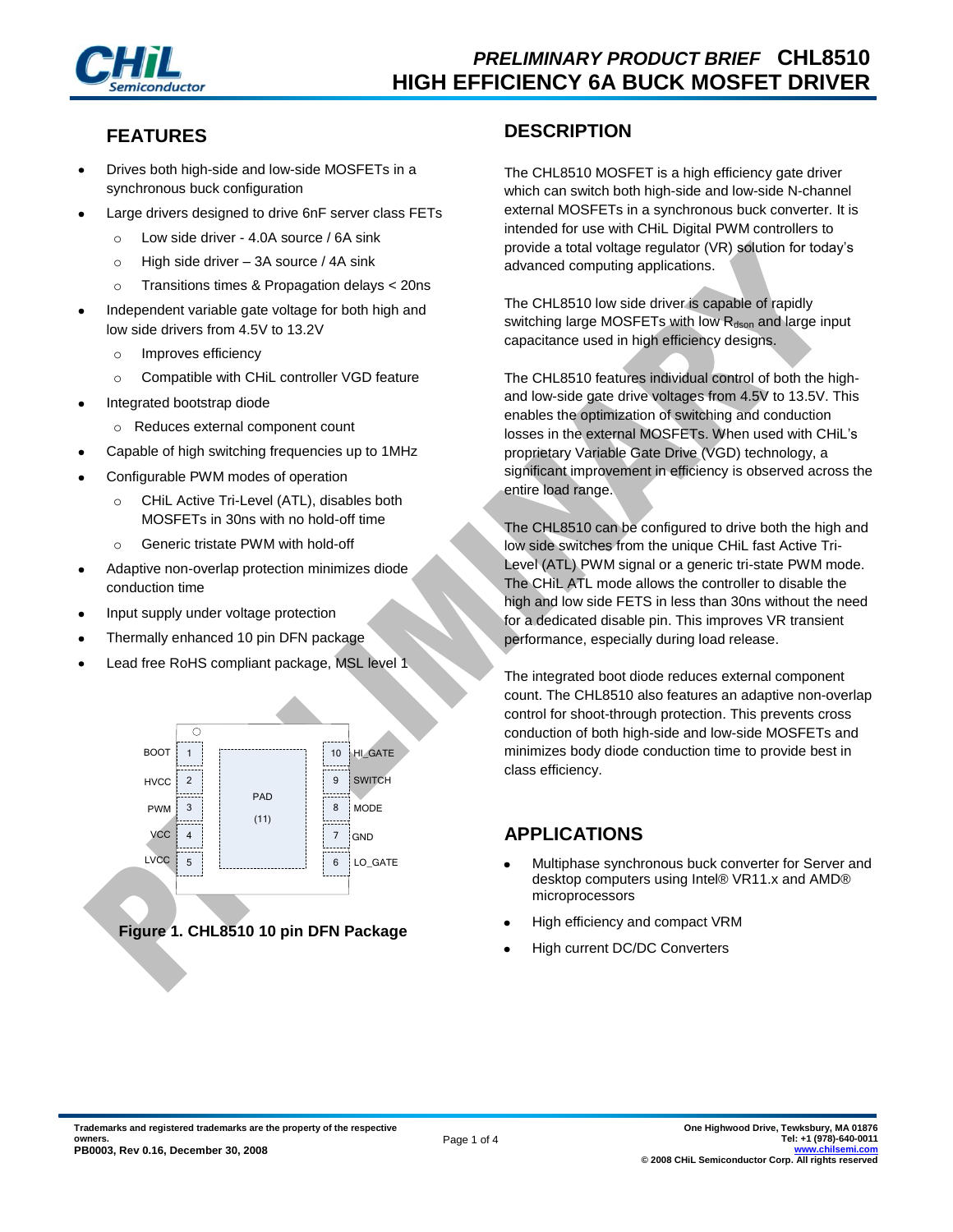### **FUNCTIONAL BLOCK DIAGRAM**





# **PIN DESCRIPTIONS**

| PIN#           | <b>PIN</b><br><b>SYMBOL</b> | <b>FUNCTION</b>                                                                                                                                                                                                                                                                                                          |
|----------------|-----------------------------|--------------------------------------------------------------------------------------------------------------------------------------------------------------------------------------------------------------------------------------------------------------------------------------------------------------------------|
| 1              | <b>BOOT</b>                 | Floating bootstrap supply pin for the upper gate drive. Connect the bootstrap capacitor between this<br>pin and the SWITCH pin. The bootstrap capacitor provides the charge to turn on the upper MOSFET.<br>See the Internal Bootstrap Device section under DESCRIPTION for guidance in choosing the<br>capacitor value. |
| 2              | <b>HVCC</b>                 | Connect this pin to VCC $(12V)$ or to a separate supply between 4.5V and 12V to provide a lower gate<br>drive voltage on the high-side MOSFETS. This is the anode of the internal bootstrap diode. Place a<br>high quality low ESR ceramic capacitor from this pin to GND.                                               |
| 3              | <b>PWM</b>                  | The PWM signal is the control input for the driver from a 1.8V PWM signal. The PWM signal can enter<br>three distinct states during operation; see the three-state PWM Input section under DESCRIPTION for<br>further details. Connect this pin to the PWM output of the controller.                                     |
| 4              | <b>VCC</b>                  | Connect this pin to a +12V bias supply. Place a high quality low ESR ceramic capacitor from this pin to<br>GND.                                                                                                                                                                                                          |
| 5              | <b>LVCC</b>                 | Connect this pin to Vcc (12V) or a separate supply voltage between 4.5V and 12V to vary the drive<br>voltage on the low-side MOSFETs. Place a high quality low ESR ceramic capacitor from this pin to<br>ignd.                                                                                                           |
| 6              | LO_GATE                     | Lower gate drive output. Connect to gate of the low-side power N-Channel MOSFET.                                                                                                                                                                                                                                         |
| $\overline{7}$ | <b>GND</b>                  | Bias and reference ground. All signals are referenced to this node. It is also the power ground return<br>of the driver.                                                                                                                                                                                                 |
| 8              | <b>MODE</b>                 | This pin allows selection of the PWM signal voltage for 1.8V or 3.3V normal operation. Floating this pin<br>configures the driver for CHIL Active Tri-Level (ATL) at 1.8V PWM and connecting this pin to ground<br>configures the driver for generic active tri-state operation using 3.3V PWM.                          |
| 9              | <b>SWITCH</b>               | Connect this pin to the SOURCE of the upper MOSFET and the DRAIN of the lower MOSFET. This<br>pin provides a return path for the upper gate drive.                                                                                                                                                                       |
| 10             | HI GATE                     | Upper gate drive output. Connect to gate of high-side power N-Channel MOSFET.                                                                                                                                                                                                                                            |
| PAD(11)        | <b>GND</b>                  | Bias and reference ground. All signals are referenced to this node. It is also the power ground return<br>of the driver.                                                                                                                                                                                                 |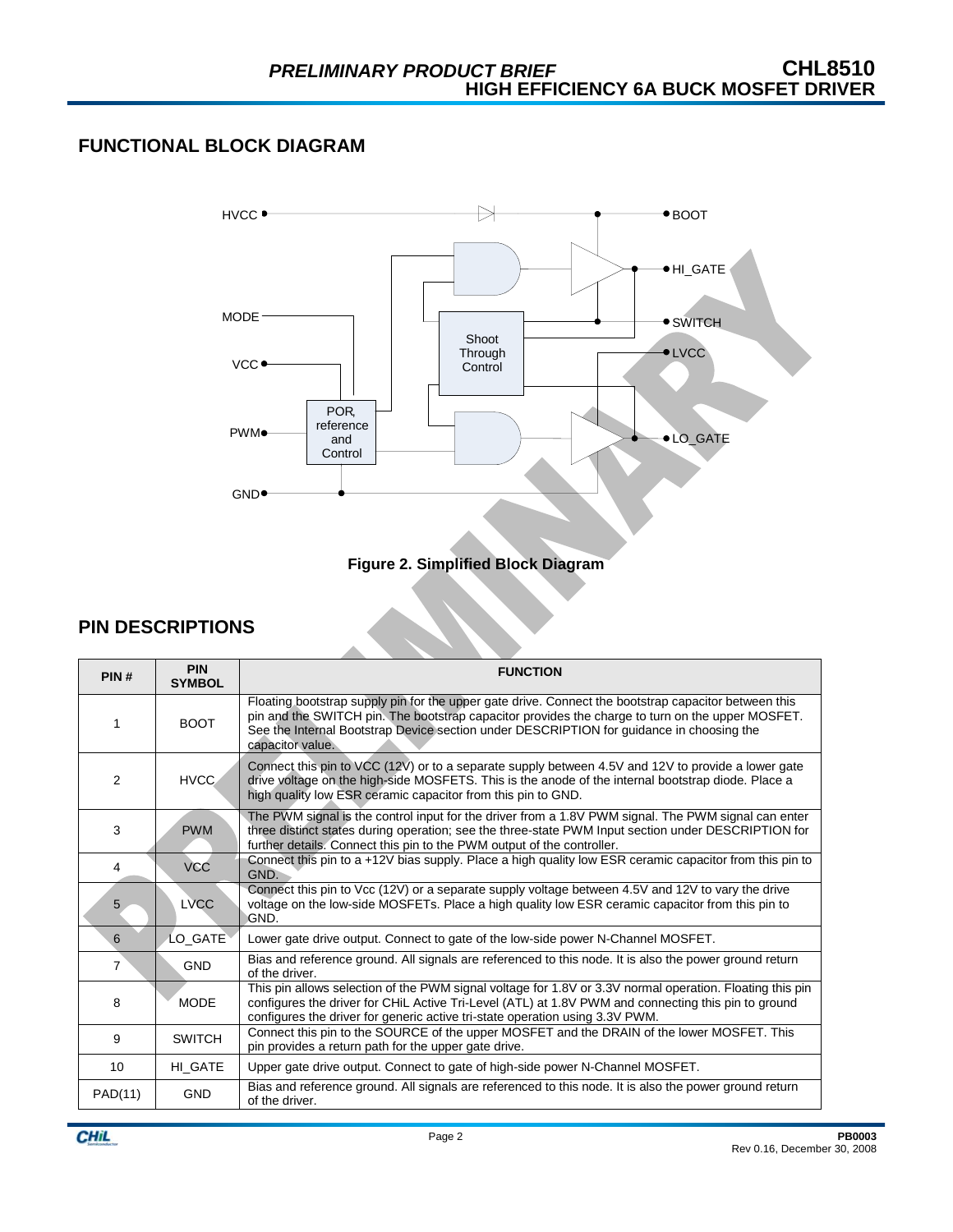# **TYPICAL APPLICATION**



**Figure 3. 6-Phase VRD using CHL8510 MOSFET drivers & CHL8316 Controller** 

**CHIL**